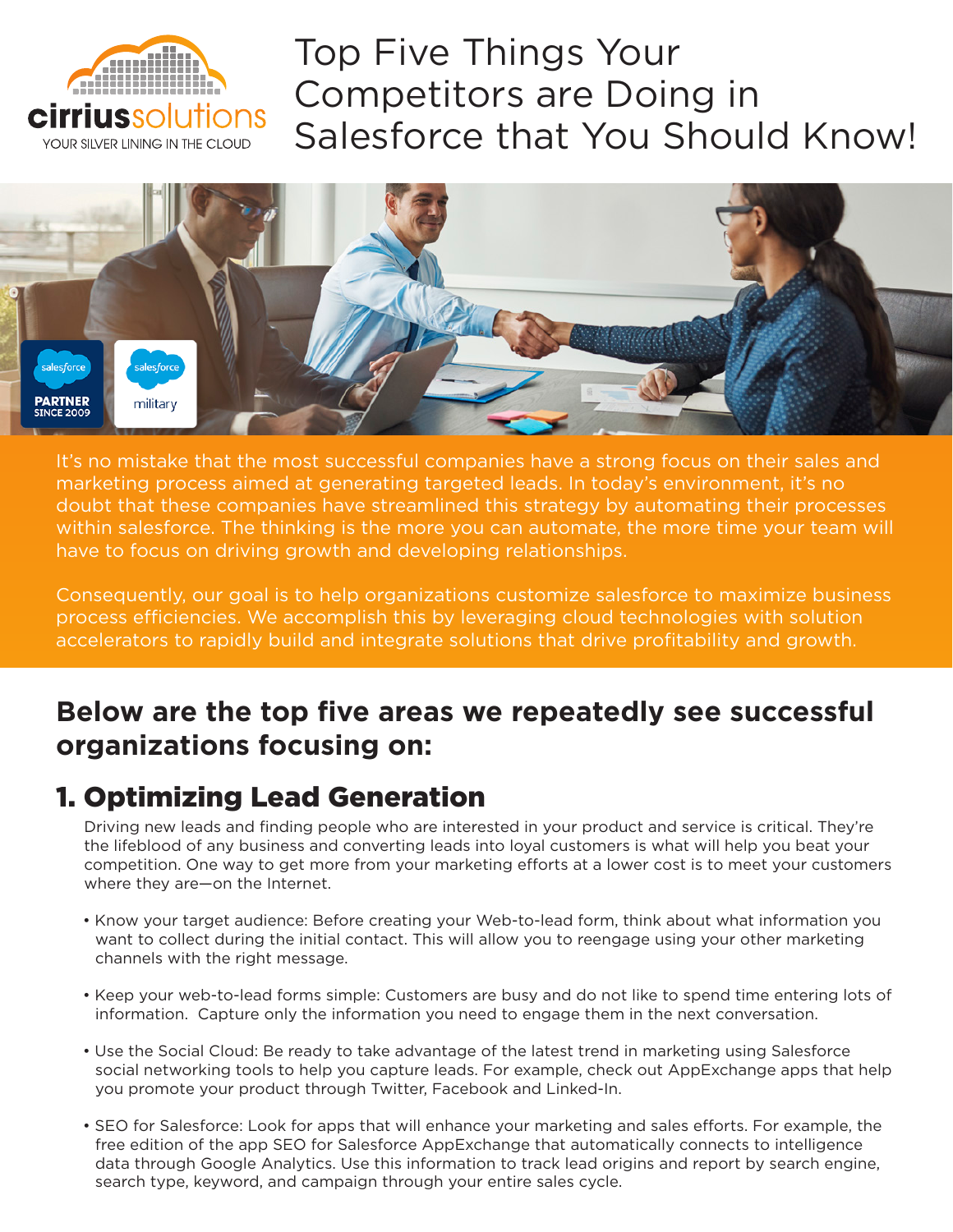# 2. Use of Effective Lead Management

By managing your leads in a systematic and structured way, you can increase both the number of leads you generate and how many of those leads you convert. With Salesforce CRM, you can automatically capture leads when people find your site and fill out your web forms. You can then route those leads to your reps for immediate follow up.

- Standardize your sales process: Creating a standard process with the same stages, activities and success metrics will drive best practices for selling your products or services. This will also allow you to accurately measure and identify your best sales reps.
- Capture more qualified leads: It is important to capture high value leads and score them so your sales reps are spending their time working the hottest leads first.
- Automate your lead intake process: Using Salesforce web-to-lead with downstream rep assignments will save you time and make the conversion process more efficient. We recommend that clients implement lead escalation reminders as your immediate response is critical to closing more deals.
- Accurate measurement of marketing and sales effectiveness: The value of your efforts should be based on the pipeline generated, not the volume of leads. For example, measure marketing based on pipeline with the products that have the highest margin so your reps are working smarter not harder. Include the highest margin products on your lead form as 'Product Interest" so you can score and work on those first.
- Use salesforce campaigns to track & measure the best lead sources. This will allow you to focus future dollars on the best lead sources.



### 3. Usage of the proper Salesforce AppExchange Apps

You will need to evaluate the ROI and decide whether to build vs buy based on the number of users who will be using the application. In most cases small to mid-sized companies will get better value from a prebuilt application. Below are our top 5 picks:

#### *Gonga Composer:*

Conga Composer was released by Conga in November 2009. With this app users can easily use Word, PowerPoint, Excel, HTML email, and PDF forms to create and deliver fully customizable output, such as proposals, account plans, invoices, quotes and contracts. This application also allows for flexible delivery options including automatic delivery via email, download locally, store in Salesforce, Google, or SpringCM. You can also send for eSignature with DocuSign, EchoSign or Sertifi. Reviewed by 646 users, Conga Composer has

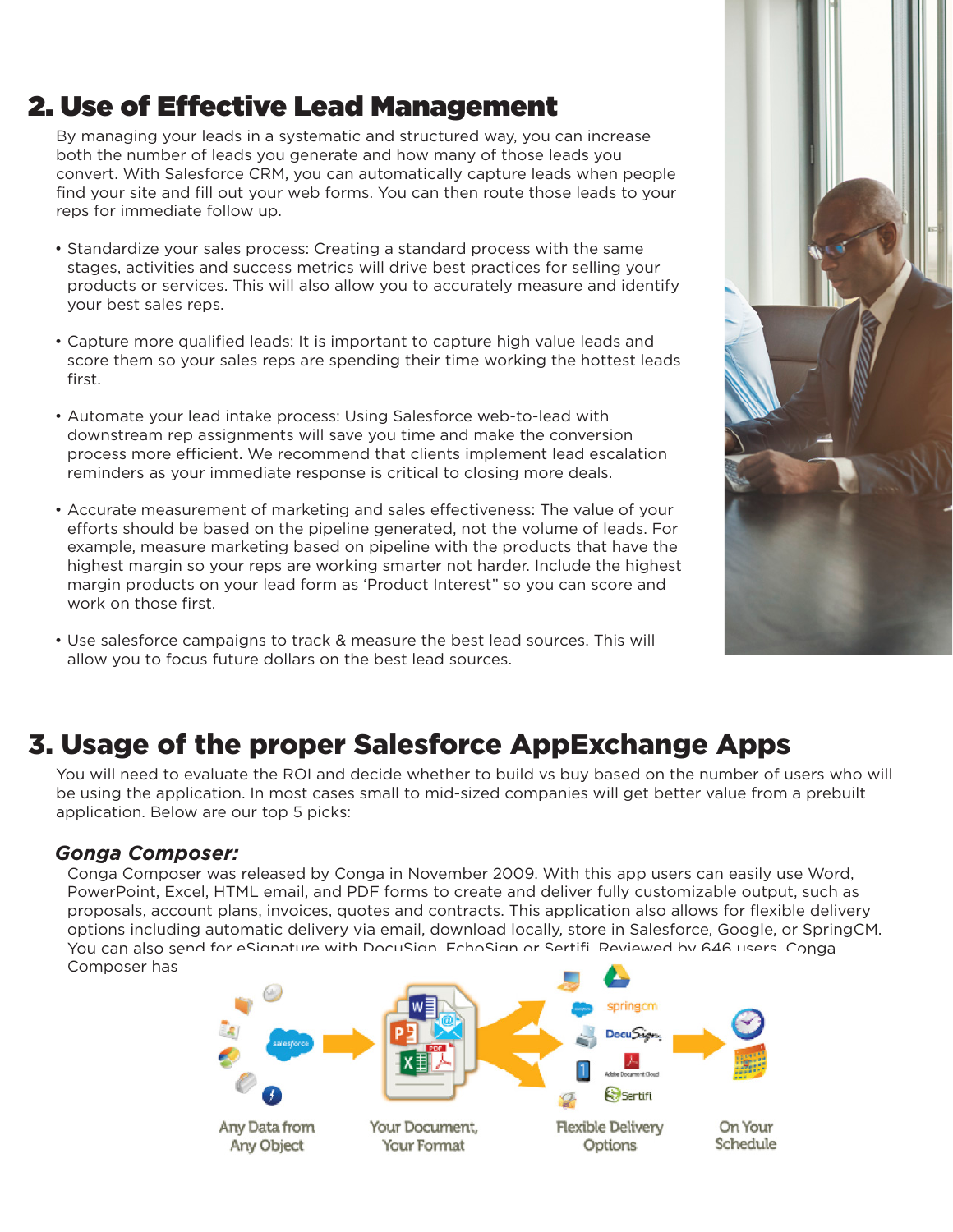#### *Adobe EchoSign*

Ranked #1 on the AppExchange, as the global electronic signature service that allows users to obtain document signatures wherever they are, and on any mobile device. Users can create branded emails and signature experiences with company logos. This product is easy to install and will transition the headaches of your paper process into a modern electronic world. It was named the Customer Choice Award winner for 5 years running, reviewed by over 3000 users, Conga Composer has received 4.9 stars on the AppExchange.



#### *Cirrus Insight Email Integration:*

This app was released in December 2011. Cirrus Insight is designed to integrate and sync Salesforce with Gmail, Google Apps, Office 365, Outlook 2013, Outlook Web App, iPad, iPhone, and Android. Users can instantly view, update, and create leads, contacts, activities, cases, opportunities and more right in Gmail. Likewise, users may save emails and attachments from Gmail to Salesforce with a simple click and relate to any standard or custom object in Salesforce. Reviewed by over 1670 users, Cirrius Insight has received 4.9



stars on the AppExchange. There are many of these applications on AppExchange (Groove, Ebsta, Yesware, etc) and some would argue that others are better but it will really depend on your email platform and specific use case. We can help advise you for free you need assistance.

#### *Informatica Cloud Integration:*

Released by Informatica Corp. in June 2010, the Informatica Cloud Integration app has been rated as the #1 Integration Solution on the AppExchange for 5 years running. Designed to meet the data integration needs of all users, this allows organizations to easily integrate Salesforce with ERP (SAP, JDE, Oracle) apps, databases, files, and social sources. This app is designed to work "out of the box" to integrate Salesforce CRM and Force.com data with prebuilt connectors. Informatica Cloud requires some training to set up and administer.



#### *DemandTools:*

Data quality is the key to accurate pipeline reporting. DemandTools was published in 2006 and has been the leader in data clean-up. DemandTools is an enterprise capable suite of data quality modules to control, standardize, verify, de-duplicate, import & generally manipulate Salesforce data. It is easy to install and once you have it setup you can automate the de-duplication process. We can't say enough good things about this application.